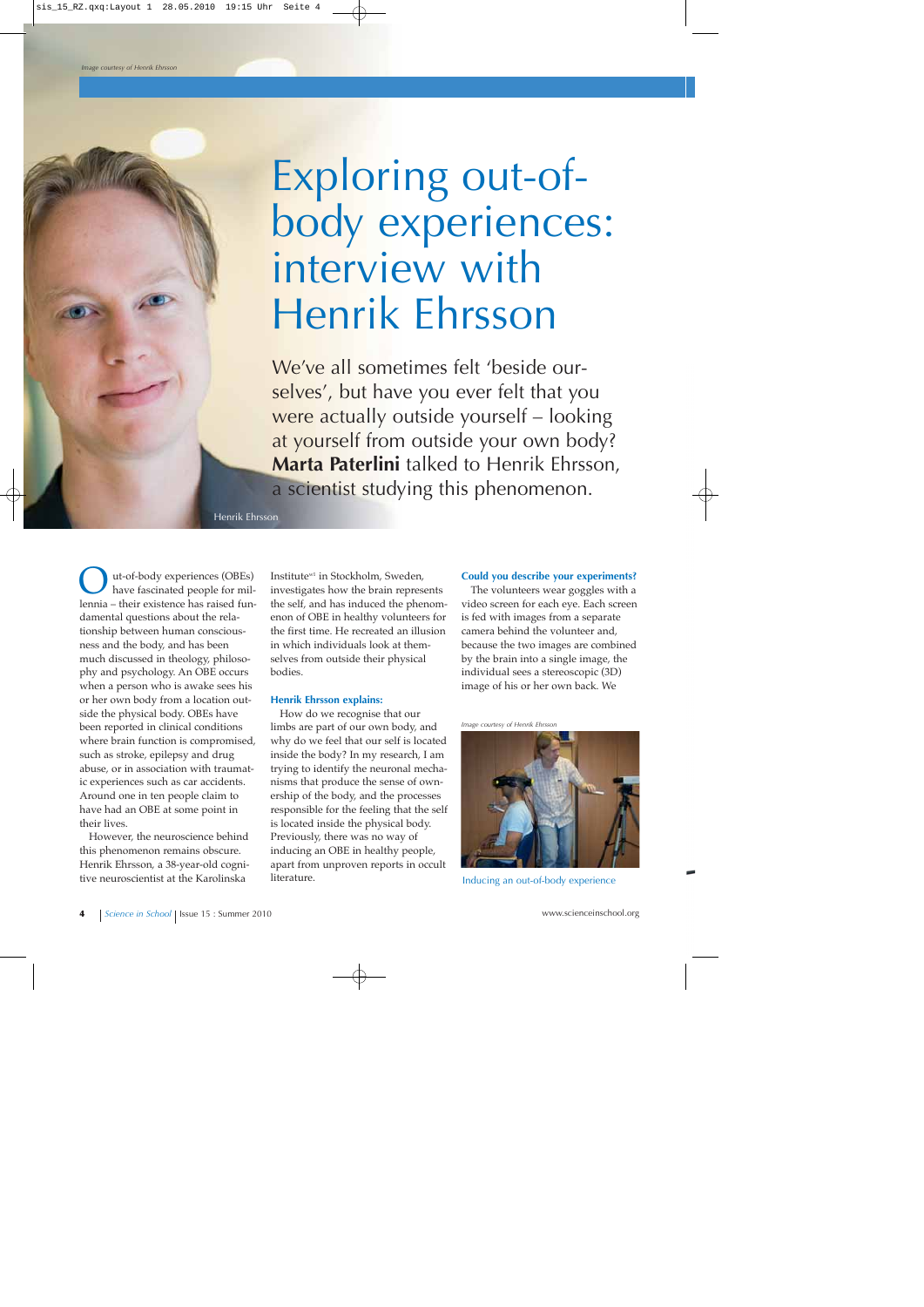# **Feature article**

then move a plastic rod towards a location just below the cameras while the volunteer's chest is simultaneously touched in the corresponding position. The participants reported feeling that they are located back where the cameras are placed, watching a body that belongs to someone else.

To test the illusion further and provide objective evidence, I then performed an additional experiment to measure the volunteers' physiological response – specifically the level of perspiration on the skin – in a scenario in which they feel that their illu-

Body swapping with a mannequin

*Image courtesy of Staffan Larsson*

sory body is threatened. Using a hammer, we 'attacked' a point below the cameras – a point where, according to the illusion, the volunteer's body was located. The volunteer's bodily response strongly indicated that he or she thought the threat was real: at the moment when the hammer 'hit' the illusory body, the volunteer sweated more. This demonstrates that the experience of being localised within the physical body can be determined by the visual perspective in conjunction with correlated multisensory information from the body.

**Then you went further, successfully creating the illusion of body swapping by making volunteers perceive the bodies of mannequins and other people as their own, putting a male in a female body, a young person in an old body, a white person in a black body, and vice versa.**

Yes, we presented evidence that the brain, when tricked by optical and sensory illusions, can quickly adopt another human form as its own, no matter how different it is. We designed two experiments. In the first one, the researchers fitted the head of a mannequin with two cameras connected to two small screens placed in front of the volunteer's eyes, so that the volunteer could see what the mannequin 'saw'.

When the mannequin's camera eyes and the volunteer's head, complete with the camera goggles, were direct-



cle could be used to discuss neurology and the human brain.

*Andrew Galea, Malta*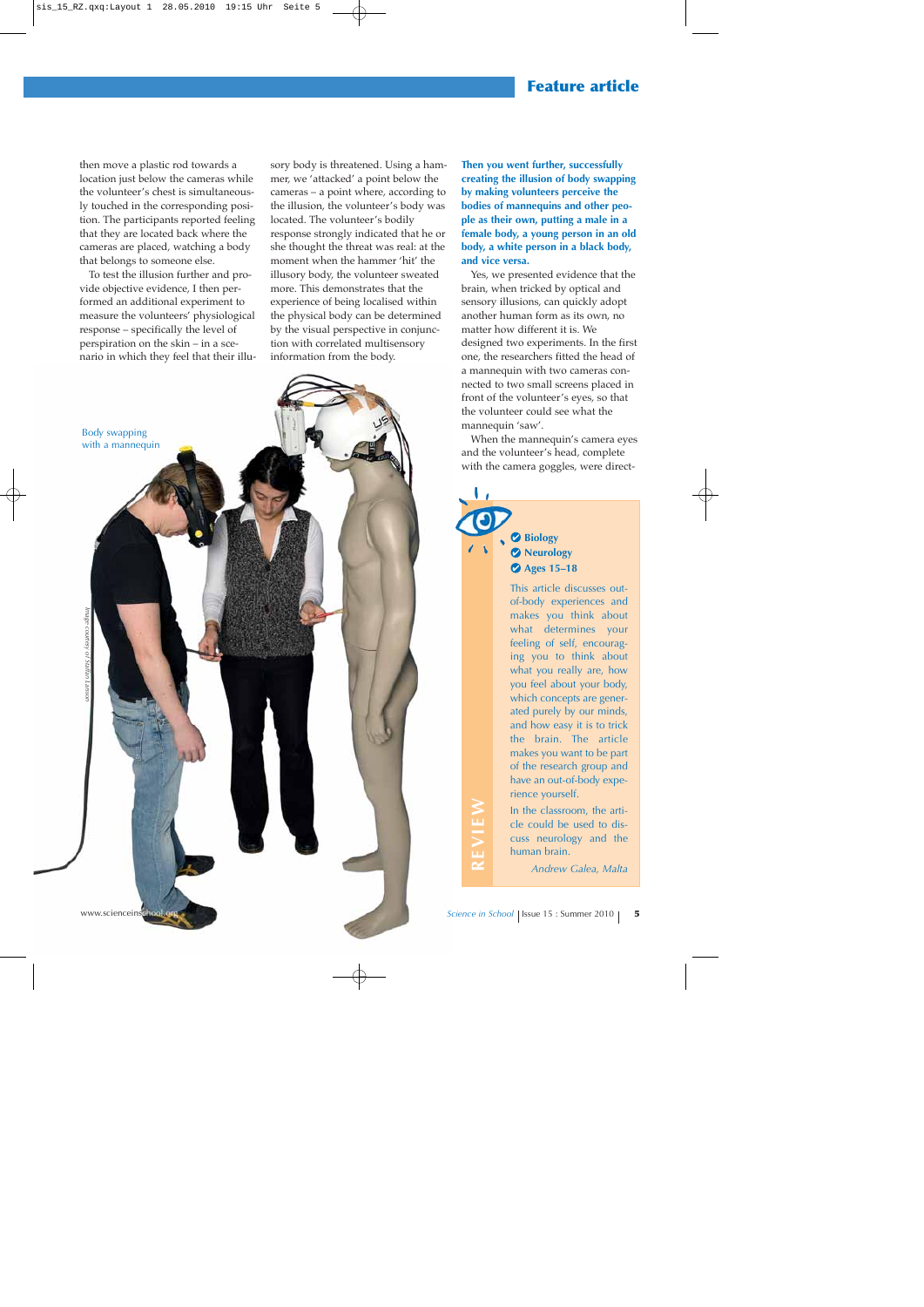ed downwards, the volunteer saw the dummy's body where he or she would normally have seen his or her own body. By simultaneously touching the stomachs of both the volunteer and the mannequin, we could create the illusion of body swapping. The volunteer could then see that the mannequin's stomach was being touched while feeling (but not seeing) a similar sensation on his or her own stomach. Thus, the volunteer developed a powerful sensation that the mannequin's body was his or her own.

In the second experiment, we mounted the camera onto another person's head. When this person and the volunteer turned towards each other to shake hands, the volunteer perceived the camera-wearer's body as his or her own. The volunteers saw themselves shaking hands, experiencing it as though they were another

person. The sensory impression from the handshake was perceived as though coming from the new body, rather than the volunteer's own.

The strength of the illusion was proved when the volunteers exhibited stress reactions after a knife was held to the camera-wearer's arm but not when it was held to their own. However, the volunteers could not fool themselves into identifying with a non-humanoid object, such as a chair or a large block.

## **Did you detect any gender-based difference in the volunteers' reactions?**

We did not find any differences in gender. Everybody was very quick in recognising the new body. During one session, a very fit woman did not like the body of the scientist she swapped with, and was extremely relieved to be back in her own body. And one rather hairy male volunteer adapted well to being the mannequin but was shocked to realise how hairy he was, once he was back in his own body!

## **What kind of applications might your studies have in medicine or in general?**

The knowledge that the sense of self-perception can be manipulated to make people believe that they have a new body can be used in virtual reality applications and robot technology, of course – for example, in the development of a prosthetic limb that feels just like a real limb, or as a method of controlling humanoid robots by the illusion of 'becoming the robot'.

Inducing an OBE could also have industrial applications. This is essentially a means of projecting yourself – a form of cognitive 'teleportation'. If we can project people into a virtual character, so they feel and respond as if they were really in a virtual version of themselves, just imagine the implications. For example, a surgeon could perform remote surgery, by controlling their virtual self from a different location.



*Image courtesy of Staffan Larsson*